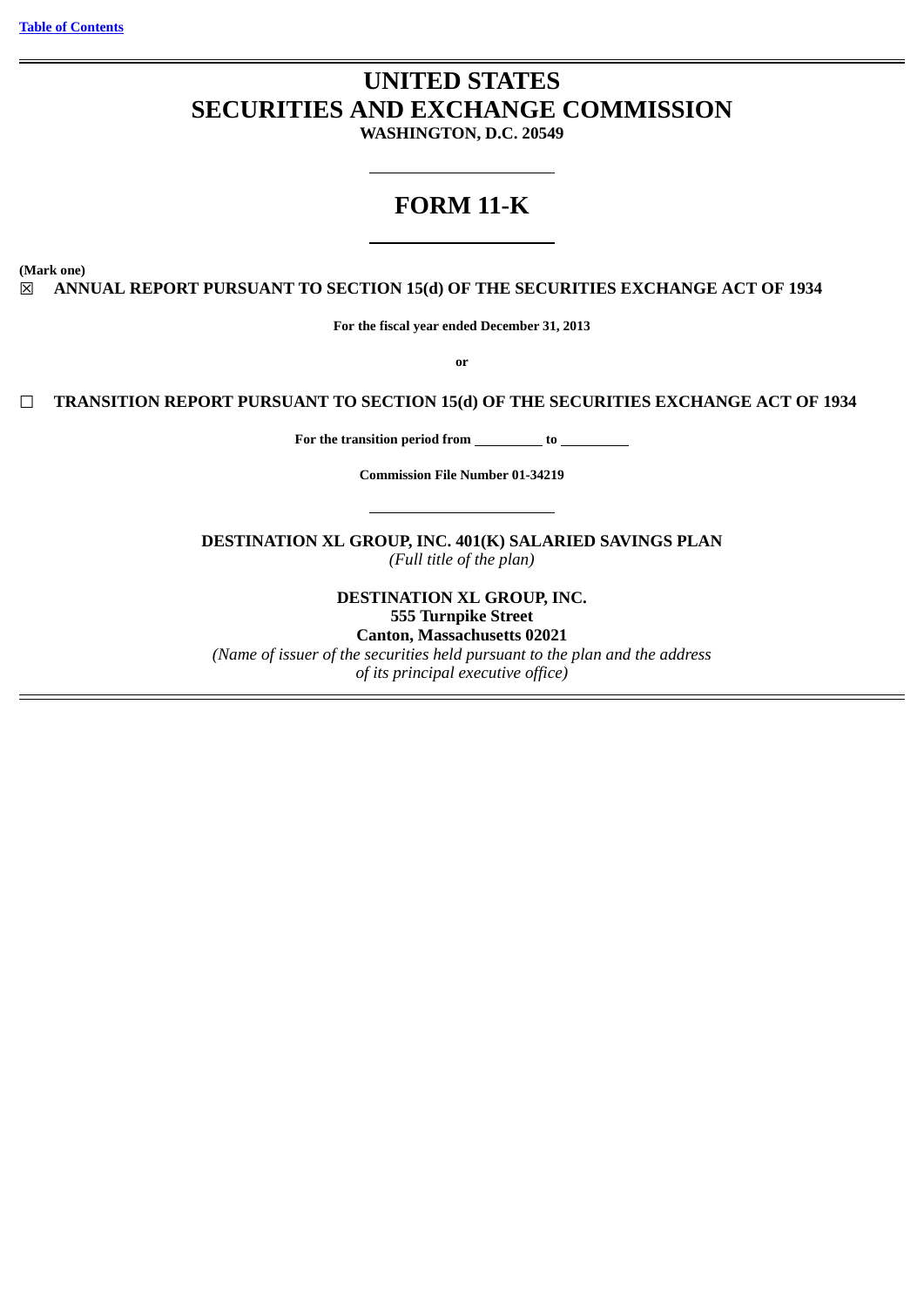Financial Statements and Supplemental Schedule Year Ended December 31, 2013

## **Table of Contents**

<span id="page-1-0"></span>

| <b>Report of Independent Registered Public Accounting Firm</b>                                 |               |
|------------------------------------------------------------------------------------------------|---------------|
| Statements of Net Assets Available for Benefits as of December 31, 2013 and 2012               | $\mathcal{P}$ |
| Statement of Changes in Net Assets Available for Benefits for the Year Ended December 31, 2013 | 3             |
| <b>Notes to Financial Statements</b>                                                           | $4 - 15$      |
| <b>Supplemental Schedule</b>                                                                   | 16            |
| Schedule H, Line 4i – Schedule of Assets (Held at End of Year) as of December 31, 2013         | 17            |
|                                                                                                |               |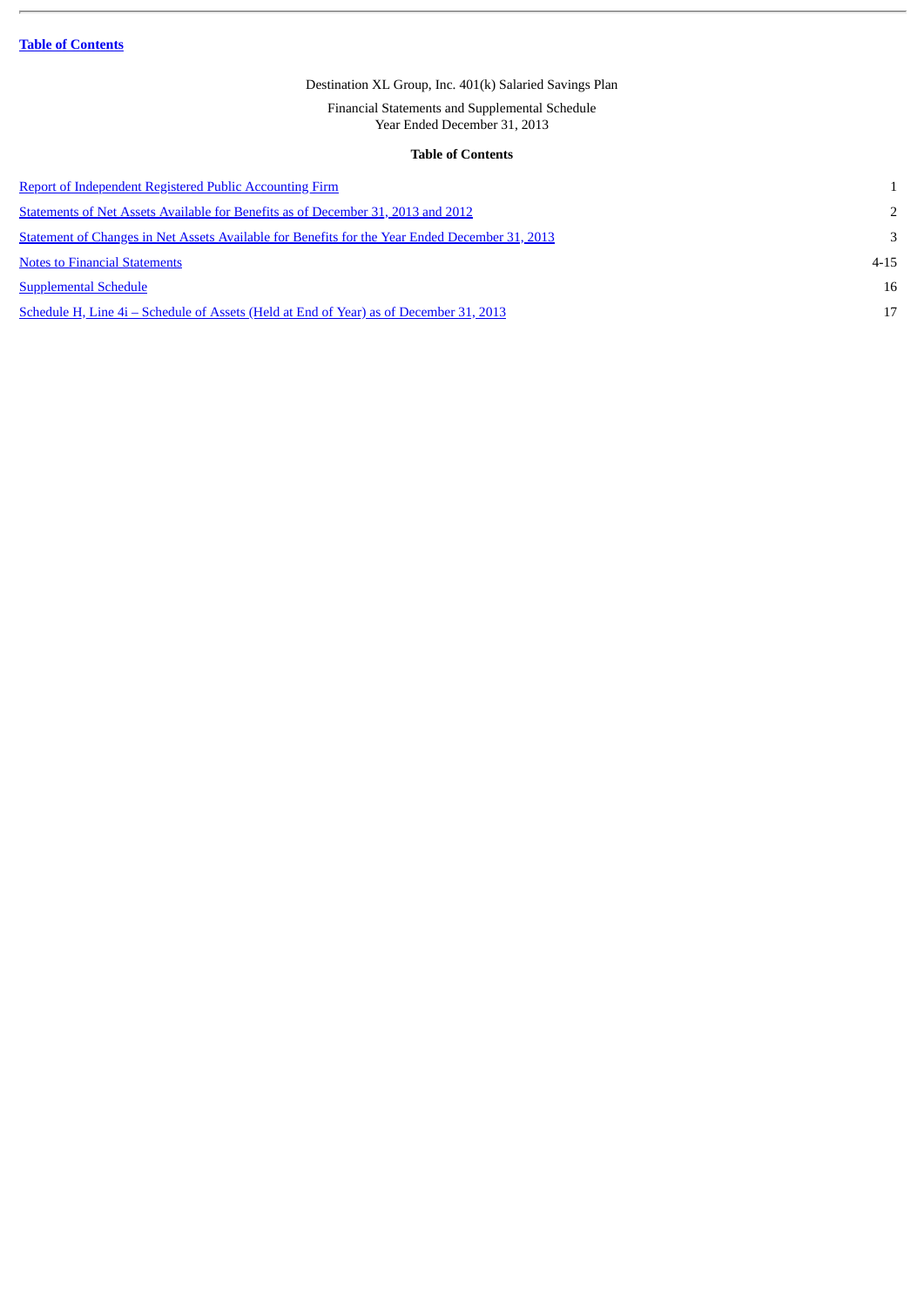#### **Report of Independent Registered Public Accounting Firm**

<span id="page-2-0"></span>Plan Administrator Destination XL Group, Inc. 401(k) Salaried Savings Plan

We have audited the accompanying statements of net assets available for benefits of the Destination XL Group, Inc. 401(k) Salaried Savings Plan (the "Plan") as of December 31, 2013 and 2012, and the related statement of changes in net assets available for benefits for the year ended December 31, 2013. These financial statements are the responsibility of the Plan's management. Our responsibility is to express an opinion on these financial statements based on our audits.

We conducted our audits in accordance with standards of the Public Company Accounting Oversight Board (United States). Those standards require that we plan and perform the audit to obtain reasonable assurance about whether the financial statements are free of material misstatement. The Plan is not required to have, nor were we engaged to perform, an audit of its internal control over financial reporting. Our audits included consideration of internal control over financial reporting as a basis for designing audit procedures that are appropriate in the circumstances, but not for the purpose of expressing an opinion on the effectiveness of the Plan's internal control over financial reporting. Accordingly, we express no such opinion. An audit includes examining, on a test basis, evidence supporting the amounts and disclosures in the financial statements. An audit also includes assessing the accounting principles used and significant estimates made by management, as well as evaluating the overall financial statement presentation. We believe that our audits provide a reasonable basis for our opinion.

In our opinion, the financial statements referred to above present fairly, in all material respects, the net assets available for benefits of the Plan as of December 31, 2013 and 2012, and the changes in net assets available for benefits for the year ended December 31, 2013, in conformity with accounting principles generally accepted in the United States of America.

Our audits were performed for the purpose of forming an opinion on the basic financial statements taken as a whole. The supplemental Schedule of Assets (Held at End of Year) as of December 31, 2013 is presented for the purpose of additional analysis and is not a required part of the basic financial statements, but is supplementary information required by the Department of Labor's Rules and Regulations for Reporting and Disclosure under the Employee Retirement Income Security Act of 1974. This supplemental schedule is the responsibility of the Plan's management. The supplemental schedule has been subjected to the auditing procedures applied in the audits of the basic financial statements and, in our opinion, is fairly stated in all material respects in relation to the basic financial statements taken as a whole.

/s/ Mayer Hoffman McCann CPAs (The New York Practice of Mayer Hoffman McCann P.C.)

New York, New York June 30, 2014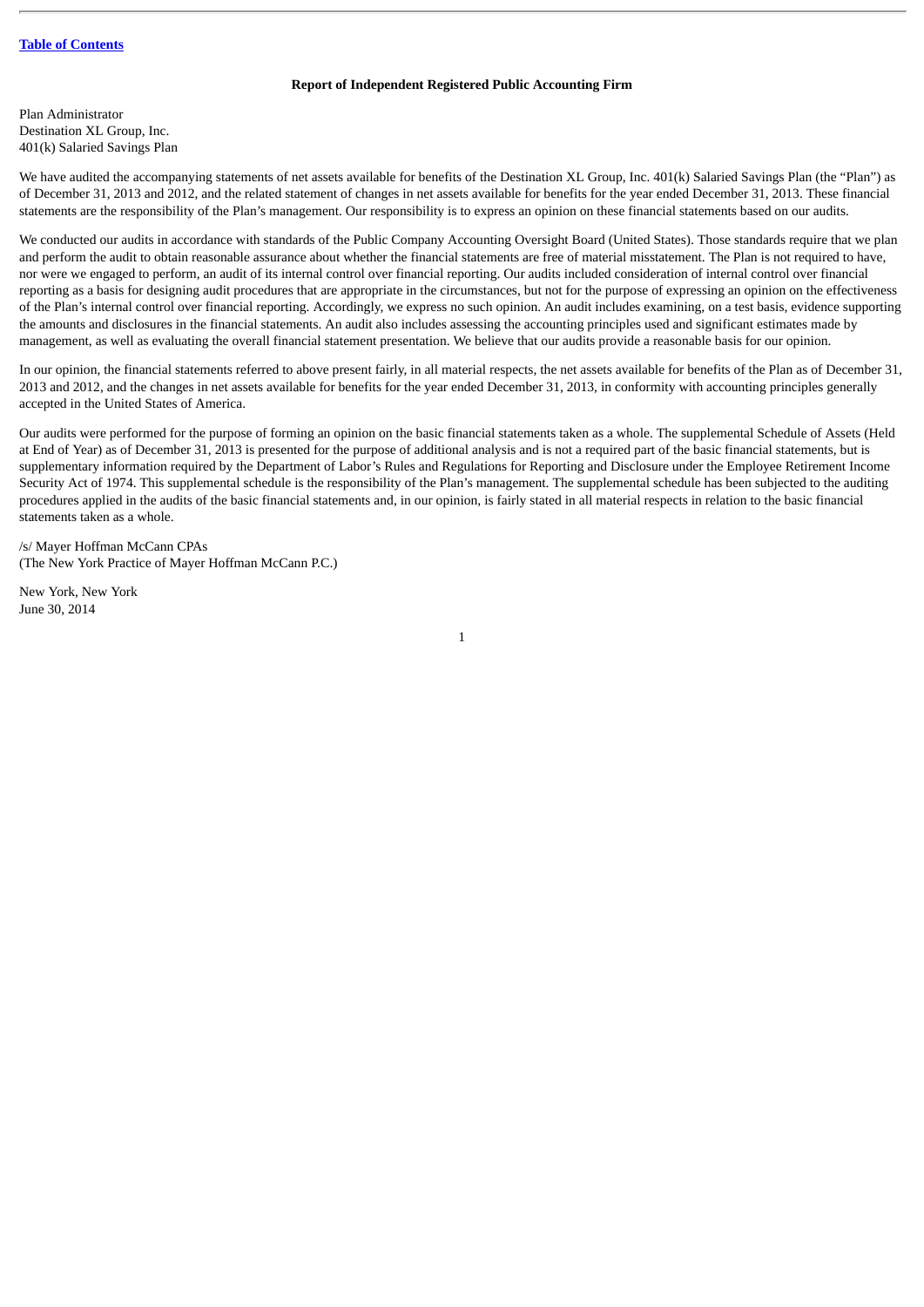Statements of Net Assets Available for Benefits December 31, 2013 and 2012

<span id="page-3-0"></span>

|                                                                                                | December 31, |              |
|------------------------------------------------------------------------------------------------|--------------|--------------|
|                                                                                                | 2013         | 2012         |
| <b>Assets</b>                                                                                  |              |              |
| Investments, at fair value (Notes 3, 4 and 5)                                                  | \$36,177,255 | \$30,758,147 |
| Receivables:                                                                                   |              |              |
| Participants' contributions                                                                    |              | 135          |
| <b>Employer contributions</b>                                                                  | 1,170,977    | 985,939      |
| Notes receivable from participants                                                             | 794,878      | 819,769      |
|                                                                                                | 1,965,855    | 1,805,843    |
| Total assets reflecting investments at fair value                                              | 38,143,110   | 32,563,990   |
| Adjustment from fair value to contract value for fully benefit-responsive investment contracts | (84,549)     | (152, 763)   |
| Net assets available for benefits                                                              | \$38,058,561 | \$32,411,227 |

*See accompanying notes to financial statements.*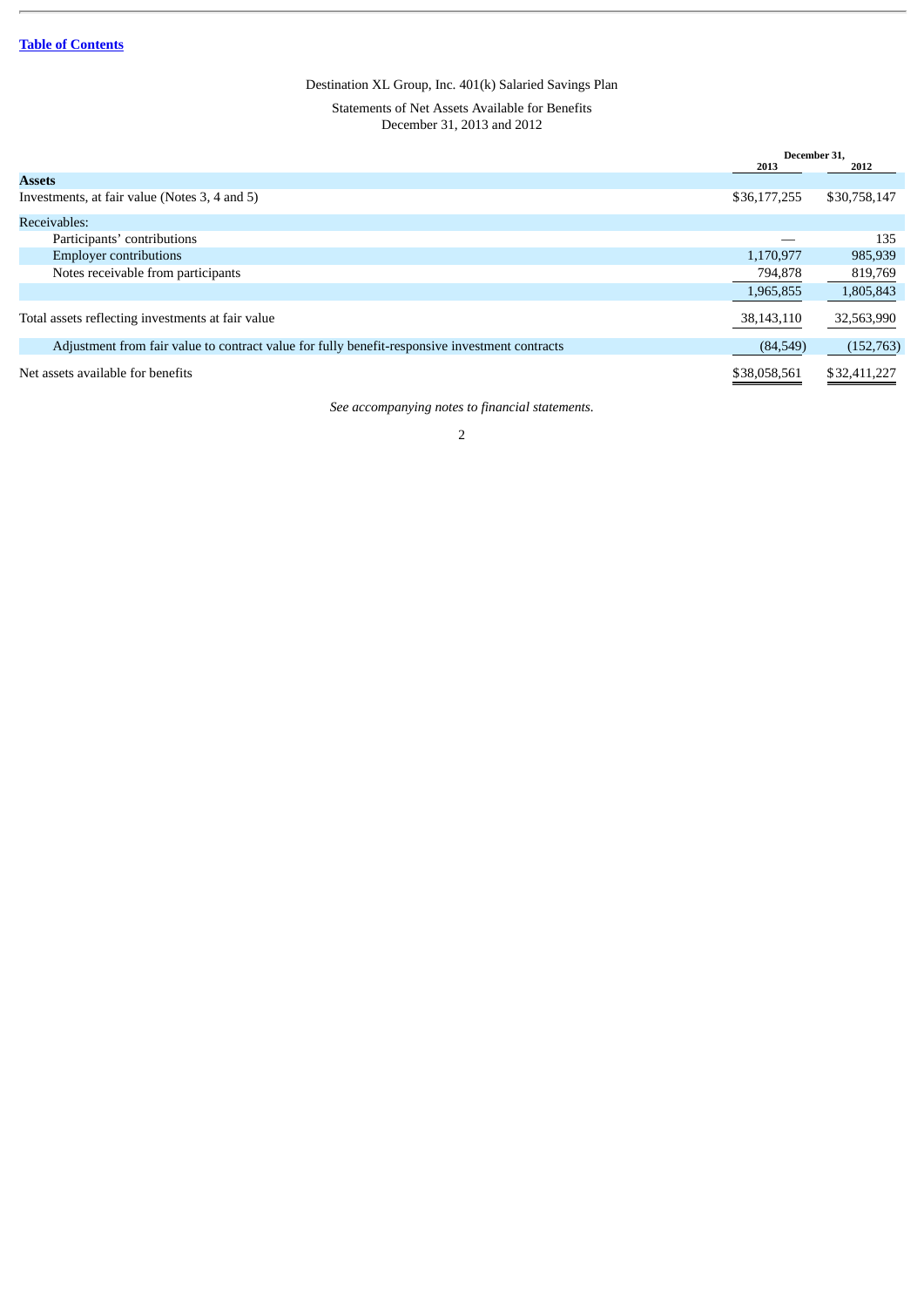Statement of Changes in Net Assets Available for Benefits For the Year Ended December 31, 2013

<span id="page-4-0"></span>

| \$3,882,782  |
|--------------|
| 1,830,118    |
| 5,712,900    |
| 38,837       |
|              |
| 2,782,989    |
| 1,171,616    |
| 439,123      |
| 4,393,728    |
| 309,832      |
| 10,455,297   |
|              |
| 4,443,666    |
| 334,921      |
| 29,376       |
| 4,807,963    |
| 5,647,334    |
| 32,411,227   |
| \$38,058,561 |
|              |

*See accompanying notes to financial statements.*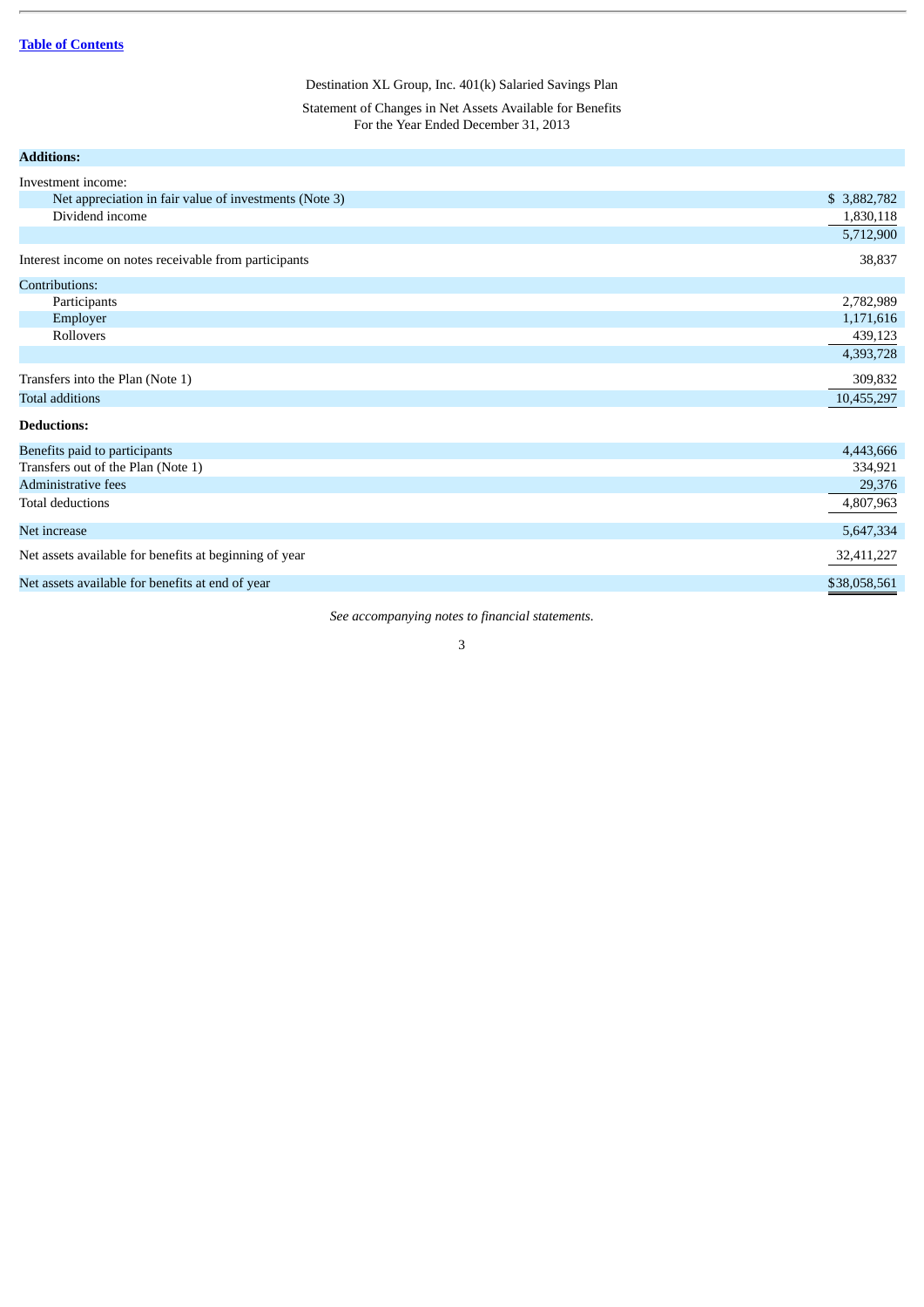## <span id="page-5-0"></span>Note 1 – Description of the Plan

The following description of Destination XL Group, Inc. 401(k) Salaried Savings Plan (formerly Casual Male Retail Group, Inc. 401(k) Salaried Savings Plan) (the "Plan") provides only general information. Participants should refer to the Plan document for a more complete description of the Plan's provisions.

#### General

The Plan is a defined contribution plan covering eligible employees of Destination XL Group, Inc. (the "Company"). The Plan is subject to the provisions of the Employee Retirement Income Security Act of 1974 ("ERISA").

The Plan is administered by the Company's Investment Committee ("Committee"), which is a committee comprised of members of management of the Company. The Committee has overall responsibility for the operation and administration of the Plan. The Committee, along with its investment advisors and trustee, has developed an investment policy to determine the appropriateness of the Plan's investment offerings, monitors investment performance and reports to the Company's Board of Directors.

#### **Eligibility**

All salaried employees of the Company who have completed six months of employment and are at least 21 years of age are eligible to participate in the Plan. After completing age and service requirements, the employee can enter the Plan on the first day of any subsequent month.

As participants change positions at the Company, they may change from an hourly to salary status or vice versa. Assets transferred to the Destination XL Group, Inc. 401(k) Hourly Savings Plan during the year ended December 31, 2013 were \$334,921. Assets transferred from the Destination XL Group, Inc. 401(k) Hourly Savings Plan during the year ended December 31, 2013 were \$309,832.

#### **Contributions**

Each year, participants may contribute up to 80% of annual compensation as defined in the Plan. The participants can elect their contributions to be on a before tax and/or after tax basis. Participants may also contribute amounts representing distributions from other qualified defined benefit or defined contribution plans. Additionally, participants who have attained age 50 before the end of the plan year are eligible to make catch-up contributions. Contributions are subject to certain Internal Revenue Code ("Code") limitations.

Under the Safe Harbor Matching provisions permitted under the Pension Protection Act of 2006, the Company matches 100% of the participant's elective deferral for the first 1% of eligible compensation plus 50% of the participant's elective deferral for the next 5% of eligible compensation. Additional amounts may be contributed at the discretion of the Company.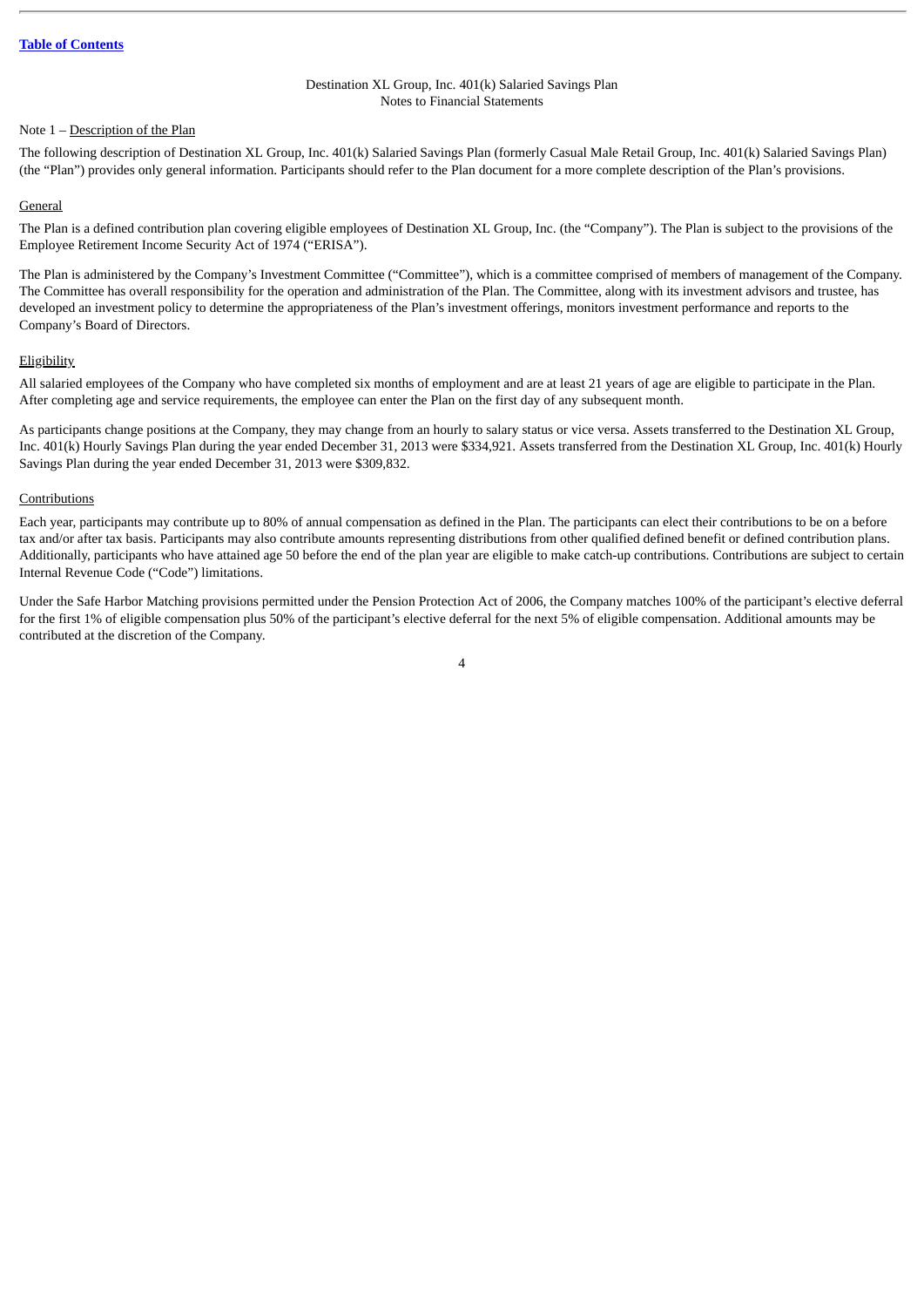#### Note 1 – Description of the Plan (continued)

#### Automatic Enrollment

Each employee who has satisfied the eligibility requirements shall be automatically enrolled and shall have an amount equal to 5% of their compensation automatically deferred unless the employee affirmatively elects a different elective deferral contribution percentage (including a zero percent election). Unless an eligible employee affirmatively elects not to contribute or changes his or her deferral rate, the pre-tax deferral will increase annually by 1% not to exceed 10%.

## Participants' Accounts

Each participant's account is credited with the participant's contributions, the Company's matching and discretionary contribution, Plan earnings, and charged with an allocation of Plan expenses. The Plan expenses are divided equally to all participants. The benefits to which a participant is entitled are the benefits that can be provided from the participant's vested account.

#### Vesting

Participants are immediately vested in their contributions plus actual earnings thereon. Vesting in the Company contribution portion of their accounts plus actual earnings thereon is based on years of continuous service. A participant is 100% vested after two years of credited service.

#### Forfeitures

Amounts forfeited under the Plan are used to reduce future employer contributions and administrative expenses. At December 31, 2013 and 2012, forfeited nonvested accounts totaled \$48,608 and \$70,826 respectively. In March 2014, \$30,000 was used to reduce employer contributions.

#### Investment Options

Upon enrollment in the Plan, participants may direct their elective contribution and Company contributions into various investment options offered by the Plan.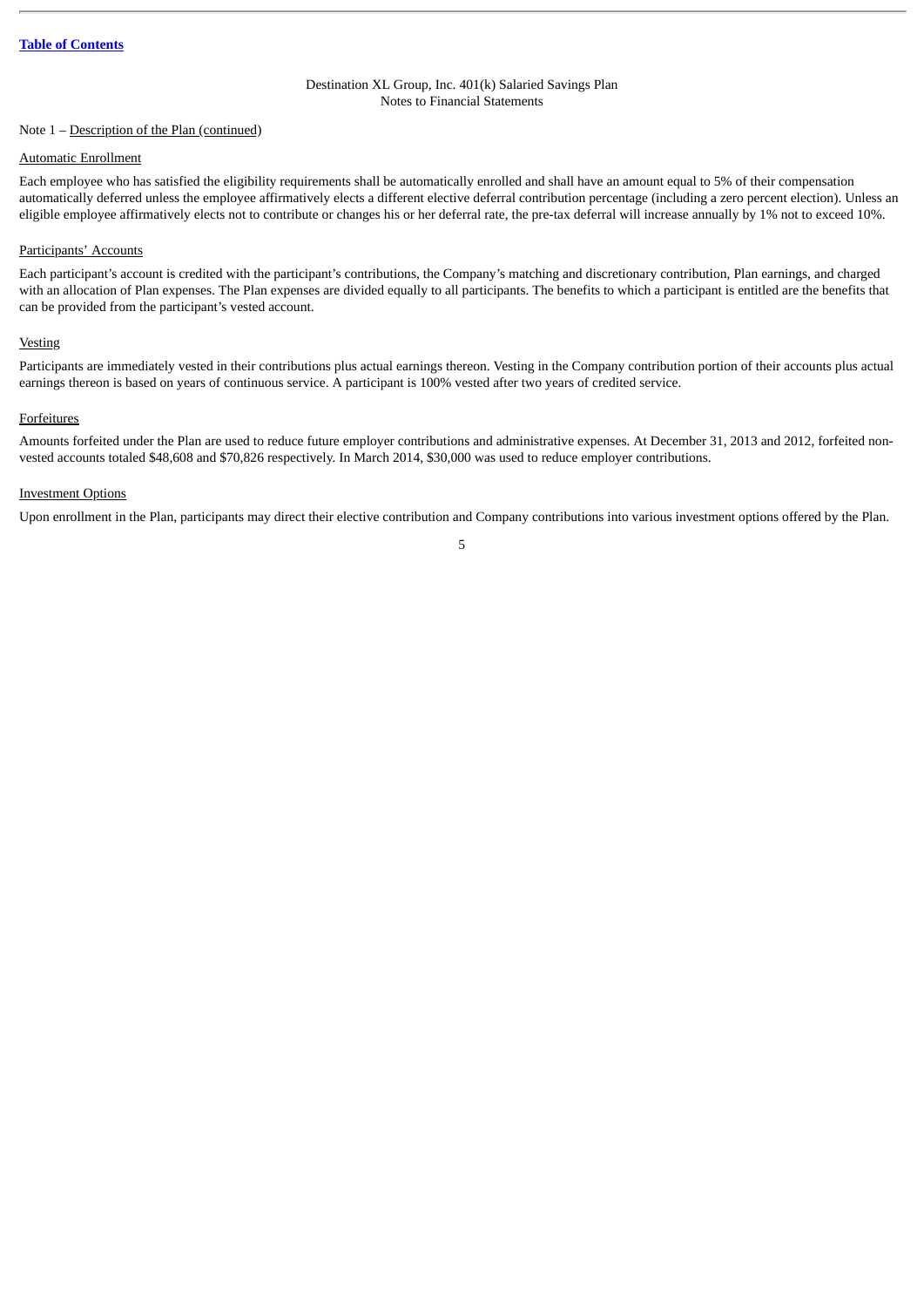Note 1 – Description of the Plan (continued)

#### Investment Options (continued)

Participants may change their investment options at any time.

#### Notes Receivable from Participants

Participants may borrow the lesser of \$50,000 reduced by the individual's highest outstanding loan balance during the preceding twelve months or 50% of the individual's vested balance with a minimum of \$1,000 per loan. Loans are secured by the balance in the participant's account and bear interest at rates which are commensurate with local prevailing rates as determined by the Plan Administrator at the inception of the loan (currently at prime rate plus 1.5%). Loan terms range from one to five years unless the loan is used to purchase a primary residence, in which case the loan may be repaid over a ten-year period. Other restrictions, as specified in the Plan agreement, may apply to a participant's loan transaction. Principal and interest are paid ratably through payroll deductions.

#### Payment of Benefits

Distribution can be made if requested due to disability, retirement, or termination of employment. On termination of service for any reason, a participant may receive a lump-sum amount equal to the value of the participant's vested interest in his or her account, if the vested interest is \$5,000 or less. If the participant's vested interest is over \$5,000, the participant may elect to receive payment in a lump-sum amount or installments paid over a certain number of years selected by the participant.

Beneficiaries may request a distribution of the vested account balance in the event of death. The account balance will continue to increase or decrease, as appropriate, based on the investment returns until it is distributed.

Distribution can be deferred to a later date, however, it cannot be postponed if the vested account balance is \$5,000 or less; in which case the Plan Administrator will direct the Trustee that any amount exceeding \$1,000 be distributed to an Individual Retirement Account or Annuity ("IRA"). If the vested account balance is \$1,000 or less, the Plan Administrator will direct the Trustee to distribute it as a lump sum distribution without the participant's consent. Prior to such distribution, participants still have the right to request that the amount be distributed directly to them in the form of a lump sum payment or to request that it be rolled-over to a different IRA provider or another retirement plan eligible to receive rollover contributions. If the participant fails to request a different treatment of an automatic distribution under the Plan's cash-out provision, the distribution will be paid over to an IRA provider chosen by the Plan Administrator and invested in a product designed to preserve the principal of that distribution while still providing a reasonable rate of return and preserving liquidity. The fees assessed against this newly established IRA by its provider will be paid by the participant.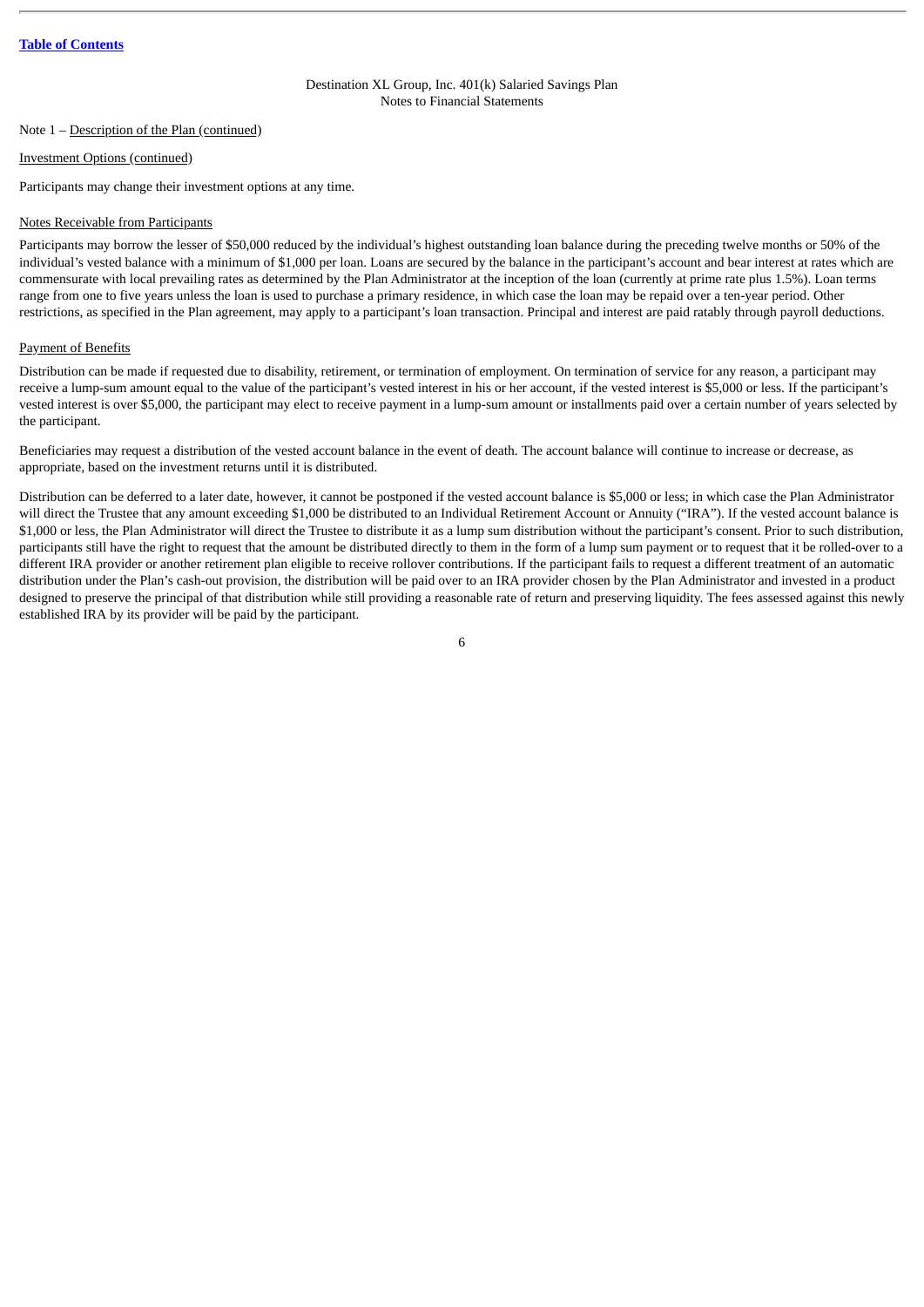## Note 1 – Description of the Plan (continued)

#### Plan Termination

Although it has not expressed any intent to do so, the Company has the right under the Plan to discontinue its contributions at any time and to terminate the Plan subject to the provisions of ERISA. In the event of a plan termination, participants will become 100% vested in their accounts.

#### Note 2 – Summary of Significant Accounting Policies

#### Basis of Accounting

The financial statements have been prepared on the accrual basis of accounting.

The Fidelity Advisor Stable Value Fund invests in fully benefit-responsive investment contracts which are reported at fair value (see Note 5); however, contract value is the relevant measurement attribute for that portion of the net assets available for benefits attributable to fully benefit-responsive investment contracts because contract value is the amount participants would receive if they were to initiate permitted transactions under the terms of the Plan. The Statements of Net Assets Available for Benefits present the fair value of the investment contracts as well as the adjustment of the fully benefit-responsive investment contracts from fair value to contract value. The Statement of Changes in Net Assets Available for Benefits is prepared on a contract value basis.

#### Investment Valuation and Income Recognition

Investments are stated at fair value. Fair value is the price that would be received to sell an asset or paid to transfer a liability in an orderly transaction between market participants at the measurement date. The Committee determines the Plan's valuation policies utilizing information provided by the investment advisers and trustee. See Note 5 for further discussion of fair value measurements.

Purchases and sales of securities are recorded on a trade-date basis. Interest income is recorded on the accrual basis. Dividends are recorded on the ex-dividend date. Net appreciation includes the plan's gains and losses on investments bought and sold as well as held during the year.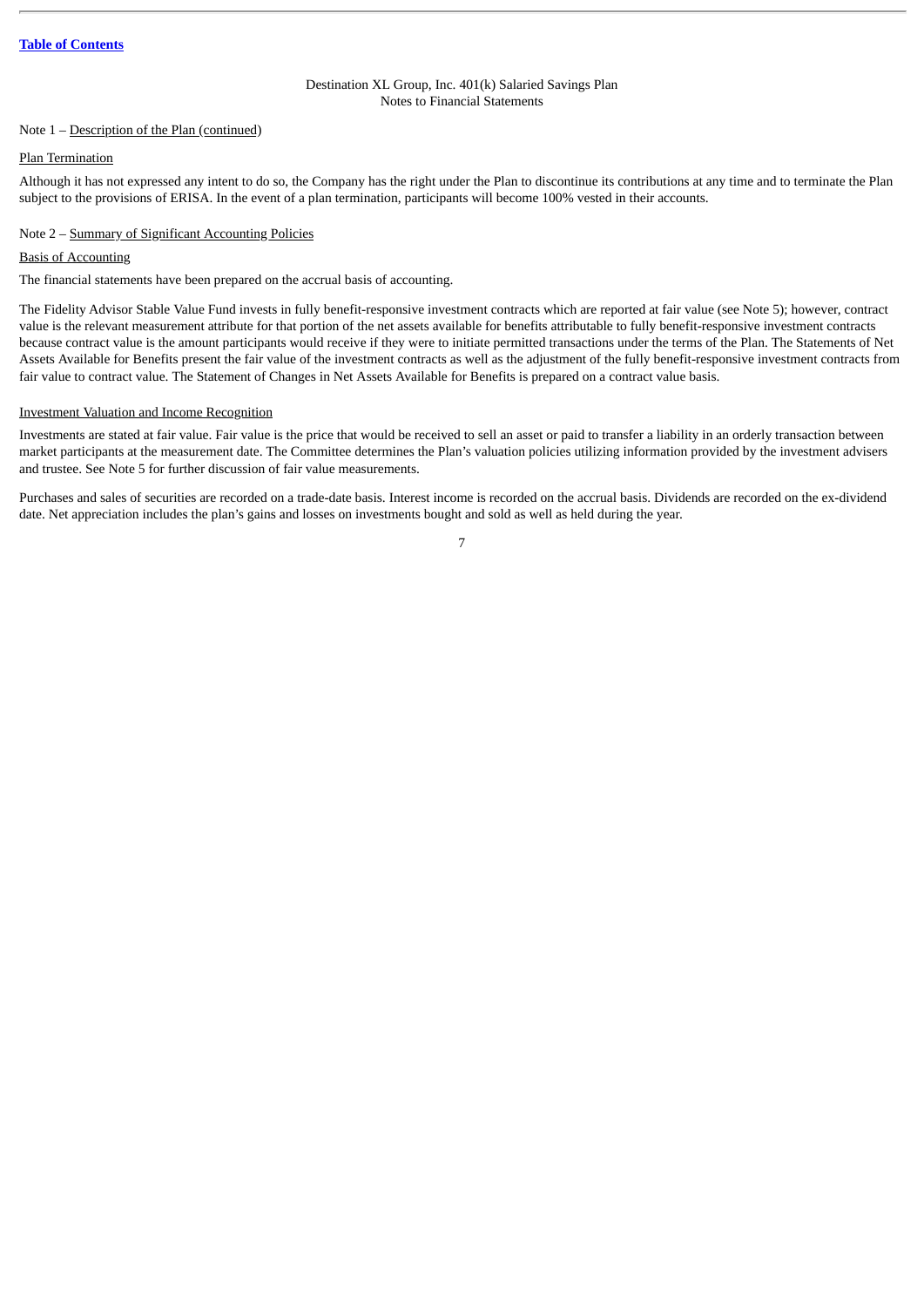#### Note 2 – Summary of Significant Accounting Policies (continued)

#### Notes Receivable from Participants

Notes receivable from participants are measured at their unpaid principal balance plus accrued but unpaid interest. Interest income is recorded on the accrual basis. Related fees are recorded as administrative expenses and are expensed when they are incurred. No allowance for credit losses has been recorded as of December 31, 2013 and 2012. If a participant ceases to make loan repayments and the Plan Administrator deems the participant loan to be in default, the participant loan balance is reduced and a benefit payment is recorded.

#### Use of Estimates

The preparation of financial statements in conformity with accounting principles generally accepted in the United States of America requires management to make estimates and assumptions that affect the reported amounts of assets and liabilities and changes therein and disclosure of contingent assets and liabilities. Actual results could differ from those estimates.

#### Unit Values

Individual participant accounts for the Fidelity Advisor Stable Value Fund, a common/collective trust fund, are maintained on a unit value basis. Participants do not have beneficial ownership in the specific underlying securities or other assets in the fund, but do have an interest therein represented by units valued daily. The fund earns dividends and interest which are automatically reinvested in additional units. Generally, contributions to and withdrawals from each fund are converted to units by dividing the amounts of such transactions by the unit values as last determined, and the participants' accounts are charged or credited with the number of units properly attributable to each participant.

#### Payment of Benefits

Benefits are recorded when paid.

#### Plan Expenses

In accordance with the Plan, all administrative expenses may be paid out of the Plan unless paid by the Company. During 2013, there were no expenses paid by the Company. Fees related to the administration of notes receivable from participants are charged directly to the participant's account and are included in administrative expenses. Investment related expenses are included in net appreciation of fair value of investments.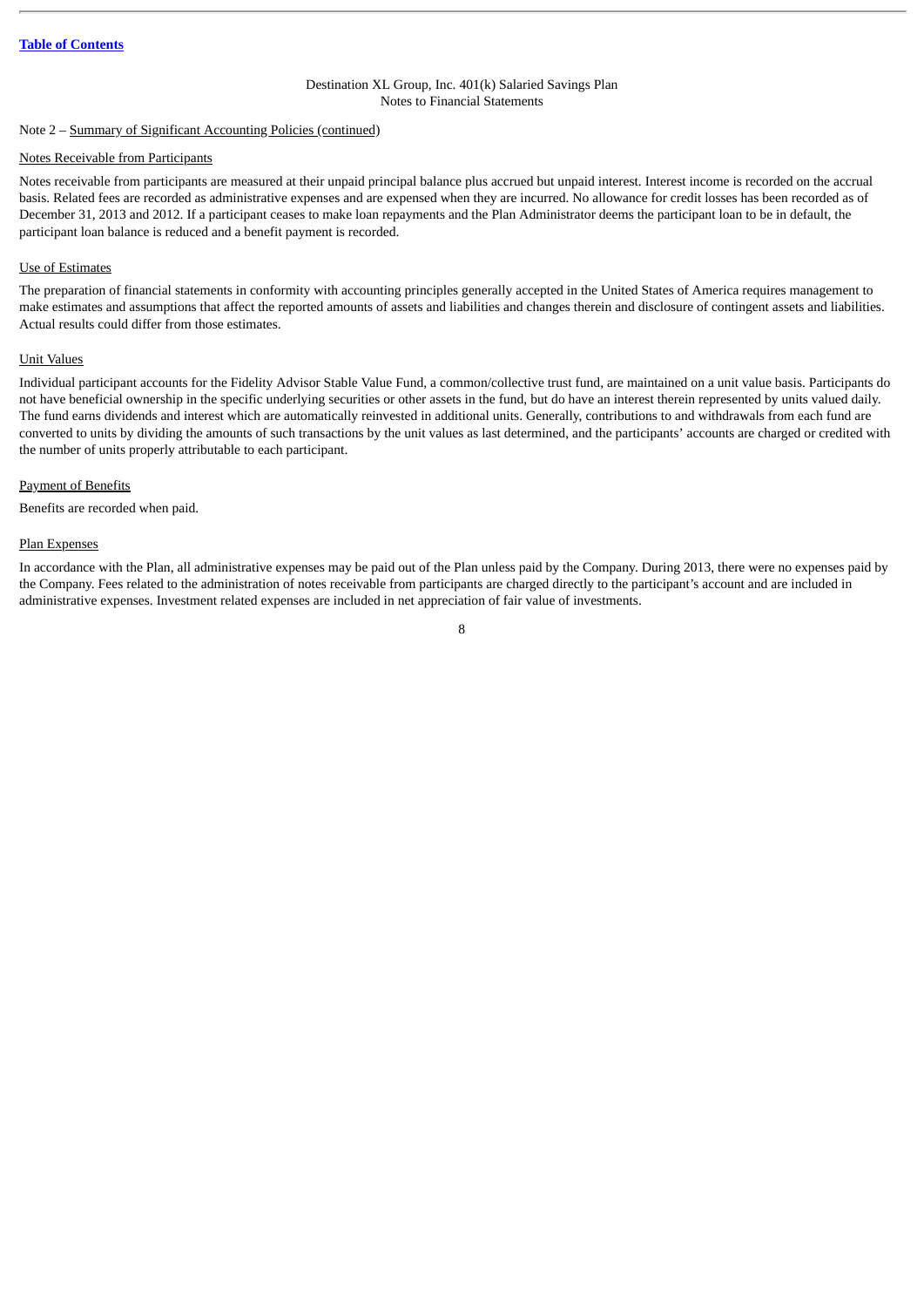## Note 3 – Investments

During 2013, the Plan's investments (including gains and losses on investments bought and sold, as well as held during the year) appreciated in fair value as follows:

| Mutual Funds | \$3,464,618 |
|--------------|-------------|
| Common Stock | 418.164     |
|              | \$3,882,782 |

Investments that represent 5% or more of the Plan's net assets available for benefits are as follows:

|                                               | December 31. |             |
|-----------------------------------------------|--------------|-------------|
|                                               | 2013         | 2012        |
| Fidelity Advisor Stable Value Fund *          | \$4,357,437  | \$4,408,511 |
| JP Morgan Equity Index                        | 3,610,815    | 2,766,814   |
| <b>Fidelity Advisor New Insights</b>          | 3,444,545    | 2,849,576   |
| PIMCO Total Return                            | 2,127,070    | **          |
| <b>Fidelity Advisor Freedom 2035</b>          | 2,087,984    | $**$        |
| Fidelity Advisor Leveraged Company Stock Fund | 1,988,254    | **          |
| <b>Fidelity Advisor Freedom 2005</b>          | 1,977,397    | 1,933,355   |
| Federated Bond Fund                           | ***          | 1.859.251   |

The amount represents contract value for this investment.

Not applicable, investment amount is below 5%.

\*\*\* The Plan did not have any investment in this fund at December 31, 2013.

#### Note 4 – Non Participant Directed Investments

Information about the net assets and the significant components of the change in net assets relating to the non participant directed investments is as follows:

|                                    |          | December 31. |
|------------------------------------|----------|--------------|
|                                    | 2013     | 2012         |
| <b>Net Assets:</b>                 |          |              |
| Fidelity Advisor Stable Value Fund | \$48,608 | \$70,826     |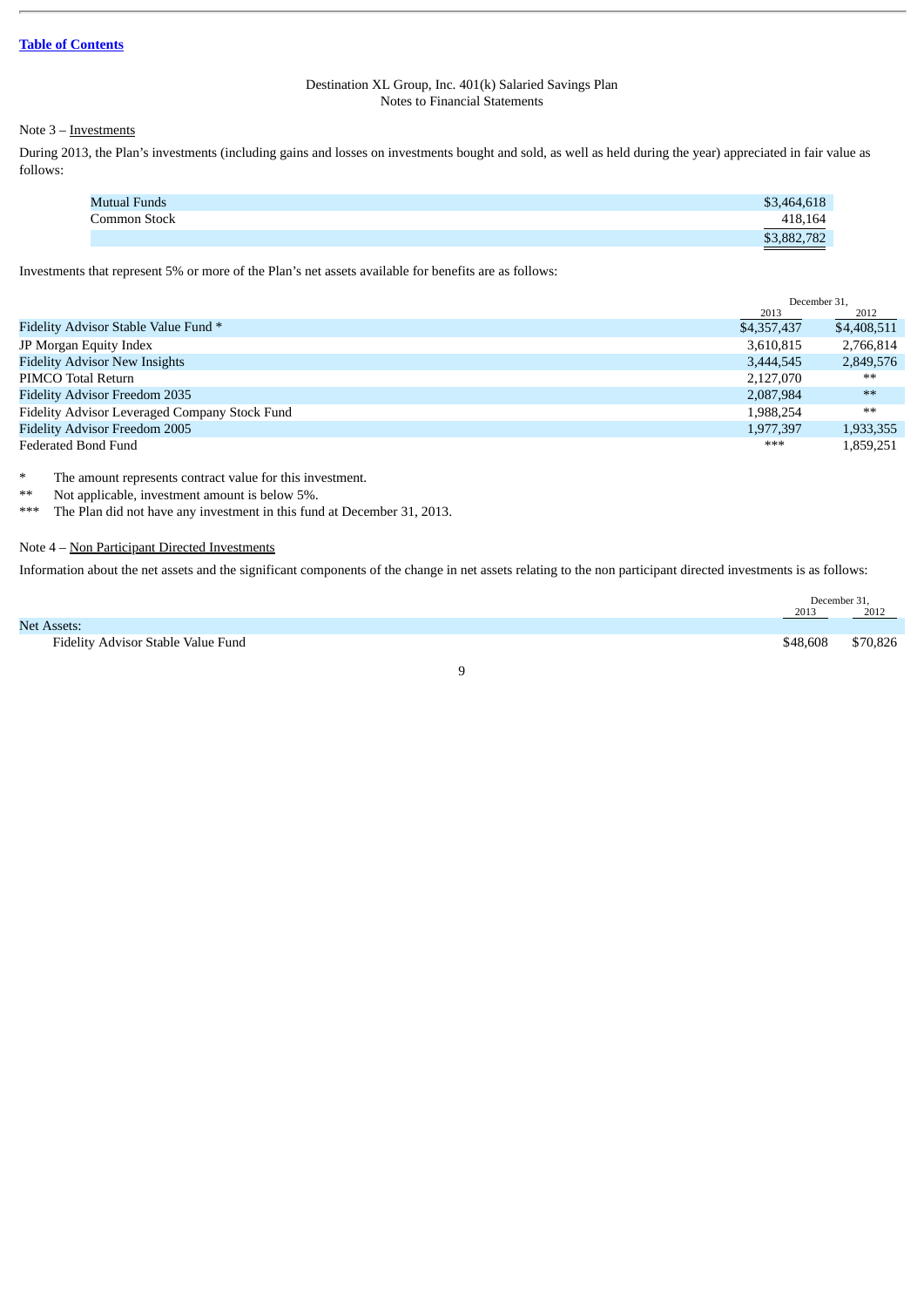#### Note 4 – Non Participant Directed Investments (continued)

|                                                      | <b>Year Ended</b><br>December 31, 2013 |
|------------------------------------------------------|----------------------------------------|
| Changes in Net Assets:                               |                                        |
| Dividend income                                      | 289                                    |
| Current year forfeitures                             | 50,855                                 |
| <b>Contributions</b>                                 | 638                                    |
| Forfeitures used to reduce prior year employer match | (74,000)                               |
|                                                      | (22, 218)                              |

#### Note 5 – Fair Value Measurements

The Plan measures fair value in accordance with Financial Accounting Standards Board ("FASB") Accounting Standards Codification ("ASC") 820, *Fair Value Measurement*, which provides a fair value hierarchy that prioritizes the inputs to valuation techniques used to measure fair value. The hierarchy gives the highest priority to unadjusted quoted prices in active markets for identical assets or liabilities (Level 1 measurements) and the lowest priority to unobservable inputs (Level 3 measurements). The three levels of the fair value hierarchy under FASB ASC 820 are described as follows:

- Level 1 Inputs to the valuation methodology are unadjusted quoted prices for identical assets or liabilities in active markets that the Plan has the ability to access.
- Level 2 Inputs to the valuation methodology include
	- Quoted prices for similar assets or liabilities in active markets;
	- Quoted prices for identical or similar assets or liabilities in inactive markets;
	- Inputs other than quoted prices that are observable for the asset or liability;
	- Inputs that are derived principally from or corroborated by observable market data by correlation or other means. If the asset or liability has a specified (contractual) term, the Level 2 input must be observable for substantially the full term of the asset or liability.
- Level 3 Inputs to the valuation methodology are unobservable and significant to the fair value measurement.

The asset's or liability's fair value measurement level within the fair value hierarchy is based on the lowest level of any input that is significant to the fair value measurement. Valuation techniques used need to maximize the use of observable inputs and minimize the use of unobservable inputs.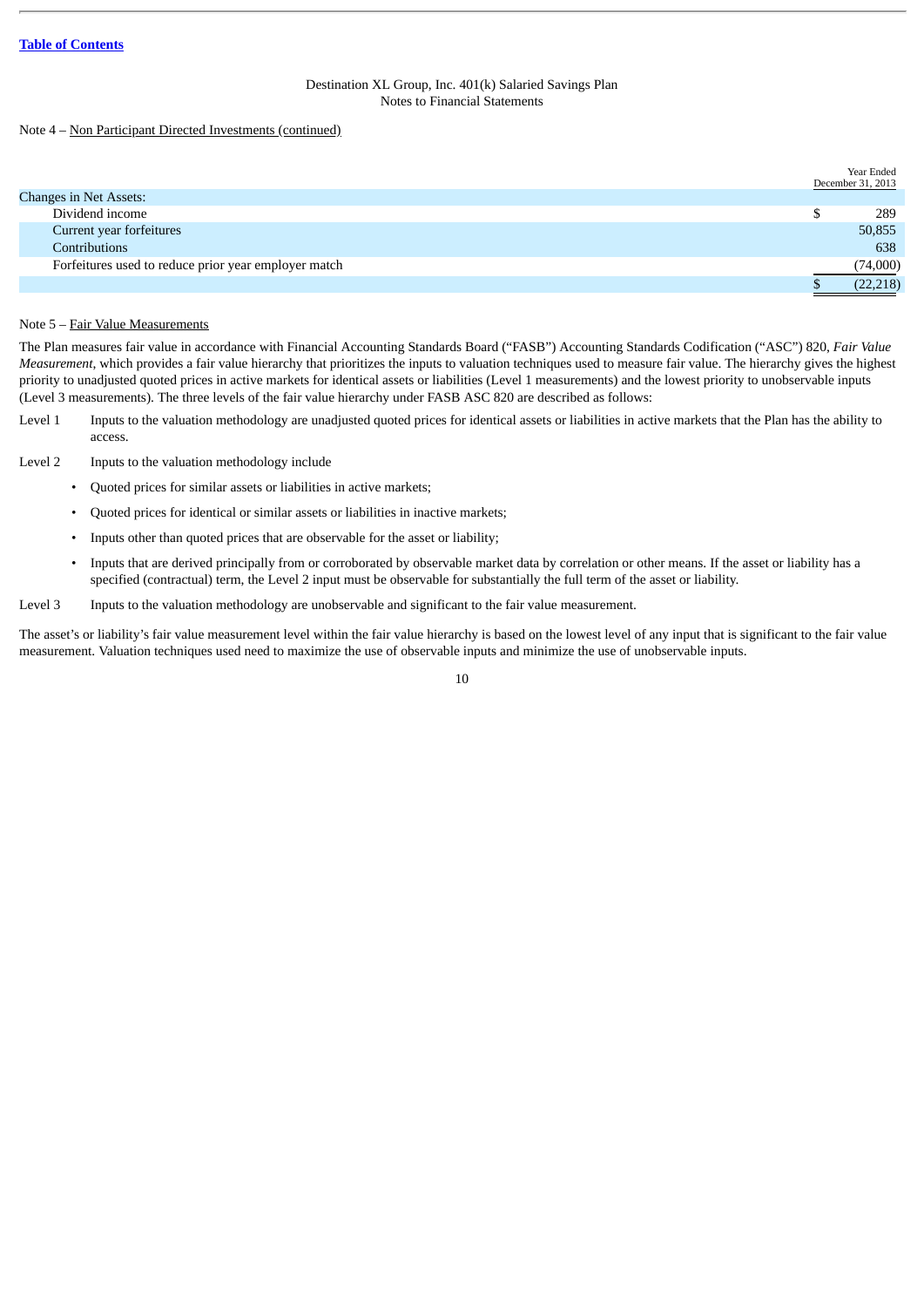#### Note 5 – Fair Value Measurements (continued)

Following is a description of the valuation methodologies used for assets measured at fair value. There have been no changes in the methodologies used at December 31, 2013 and 2012.

*Common stock:* Valued at the closing price reported on the active market on which the individual securities are traded.

*Mutual funds:* Valued at the daily closing price as reported by the fund. Mutual funds held by the Plan are open-end mutual funds that are registered with the Securities and Exchange Commission. These funds are required to publish their daily Net Asset Value ("NAV") and to transact at that price. The mutual funds held by the Plan are deemed to be actively traded.

*Common/collective trust fund:* Valued at the NAV of units of a bank collective trust. The NAV, as provided by the trustee, is used as a practical expedient to estimating fair value. The NAV is based on the fair value of the underlying investments held by the fund less its liabilities. This practical expedient is not used when it is determined to be probable that the fund will sell the investment for an amount different than the reported NAV.

The preceding methods described may produce a fair value calculation that may not be indicative of net realizable value or reflective of future fair values. Furthermore, although the Plan believes its valuation methods are appropriate and consistent with other market participants, the use of different methodologies or assumptions to determine the fair value of certain financial instruments could result in a different fair value measurement at the reporting date.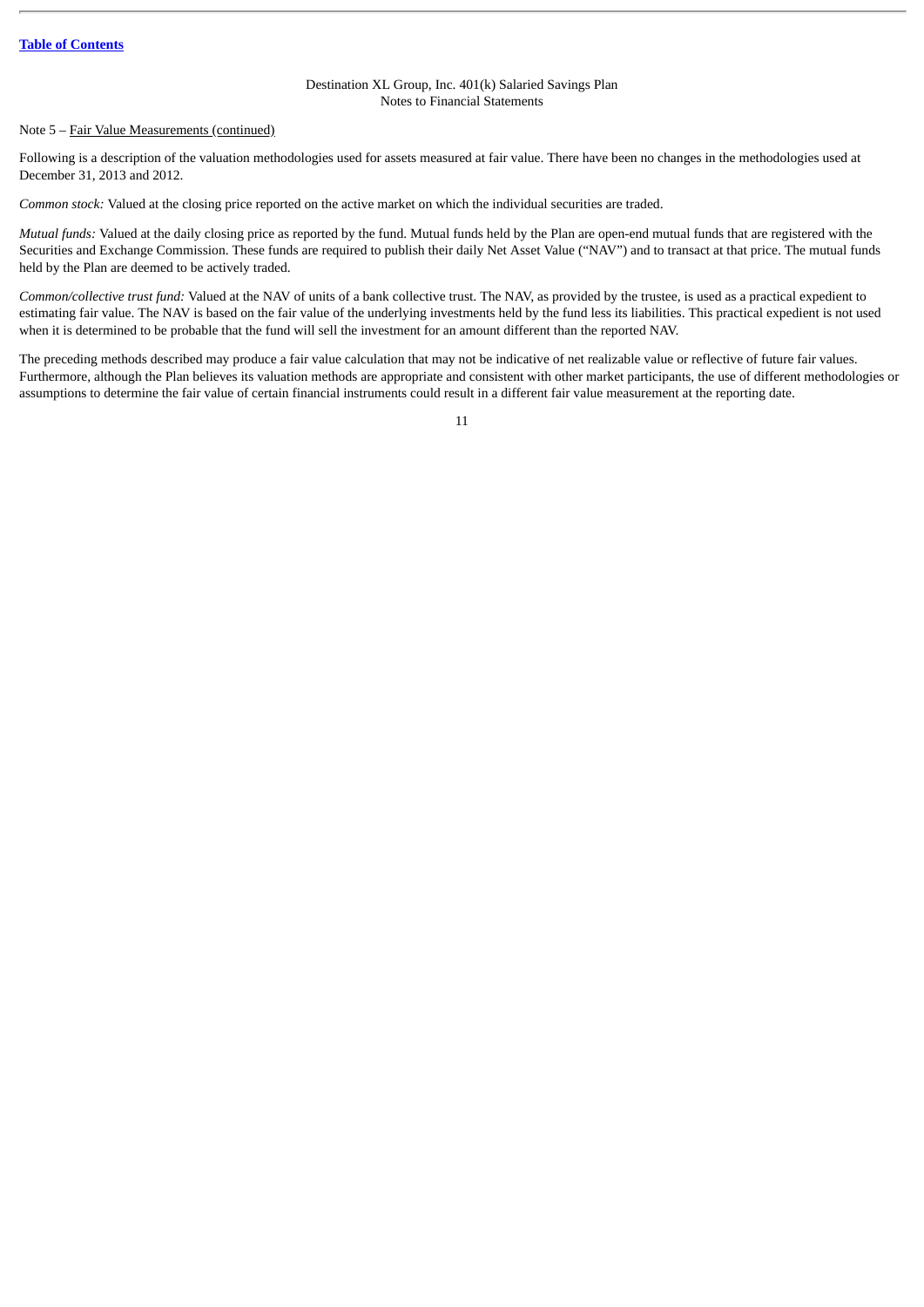## Note 5 – Fair Value Measurements (continued)

The following tables set forth by level, within the fair value hierarchy, the Plan's investments at fair value as of December 31, 2013 and 2012:

Investments at Fair Value as of December 31, 2013

|                                 |                                                   | Level 1      | Level 2     | Level 3        | Total        |
|---------------------------------|---------------------------------------------------|--------------|-------------|----------------|--------------|
| <b>Mutual Funds:</b>            |                                                   |              |             |                |              |
| Large cap stock funds           |                                                   | \$8,123,795  | S.          | $\mathbf{s}$ — | \$ 8,123,795 |
| Mid cap stock funds             |                                                   | 4,374,243    |             |                | 4,374,243    |
| Small cap stock funds           |                                                   | 1,426,222    |             |                | 1,426,222    |
| International stock funds       |                                                   | 2,109,438    |             |                | 2,109,438    |
| Target funds                    |                                                   | 11,789,711   |             |                | 11,789,711   |
| Fixed income funds              |                                                   | 3,054,473    |             |                | 3,054,473    |
| Total mutual funds              |                                                   | 30,877,882   |             |                | 30,877,882   |
| Common stock:                   |                                                   |              |             |                |              |
| Retail                          |                                                   | 857,387      |             |                | 857,387      |
| Common/collective trust fund:   |                                                   |              |             |                |              |
| Fixed income fund               |                                                   |              | 4,441,986   |                | 4,441,986    |
| Total investments at fair value |                                                   | \$31,735,269 | \$4,441,986 | $\frac{1}{2}$  | \$36,177,255 |
|                                 | Investments at Fair Value as of December 31, 2012 |              |             |                |              |

|                                 | Level 1      | Level 2     | Level 3        | Total        |
|---------------------------------|--------------|-------------|----------------|--------------|
| <b>Mutual Funds:</b>            |              |             |                |              |
| Large cap stock funds           | \$6,323,239  | S.          | $\mathbf{s}$ — | \$ 6,323,239 |
| Mid cap stock funds             | 3,121,095    |             |                | 3,121,095    |
| Small cap stock funds           | 1,000,275    |             |                | 1,000,275    |
| International stock funds       | 2,029,576    |             |                | 2,029,576    |
| Target funds                    | 9,530,473    |             |                | 9,530,473    |
| Fixed income funds              | 3,383,828    |             |                | 3,383,828    |
| Total mutual funds              | 25,388,486   |             |                | 25,388,486   |
| Common stock:                   |              |             |                |              |
| Retail                          | 808,386      |             |                | 808,386      |
| Common/collective trust fund:   |              |             |                |              |
| Fixed income fund               |              | 4,561,275   |                | 4,561,275    |
| Total investments at fair value | \$26,196,872 | \$4,561,275 | $\frac{1}{2}$  | \$30,758,147 |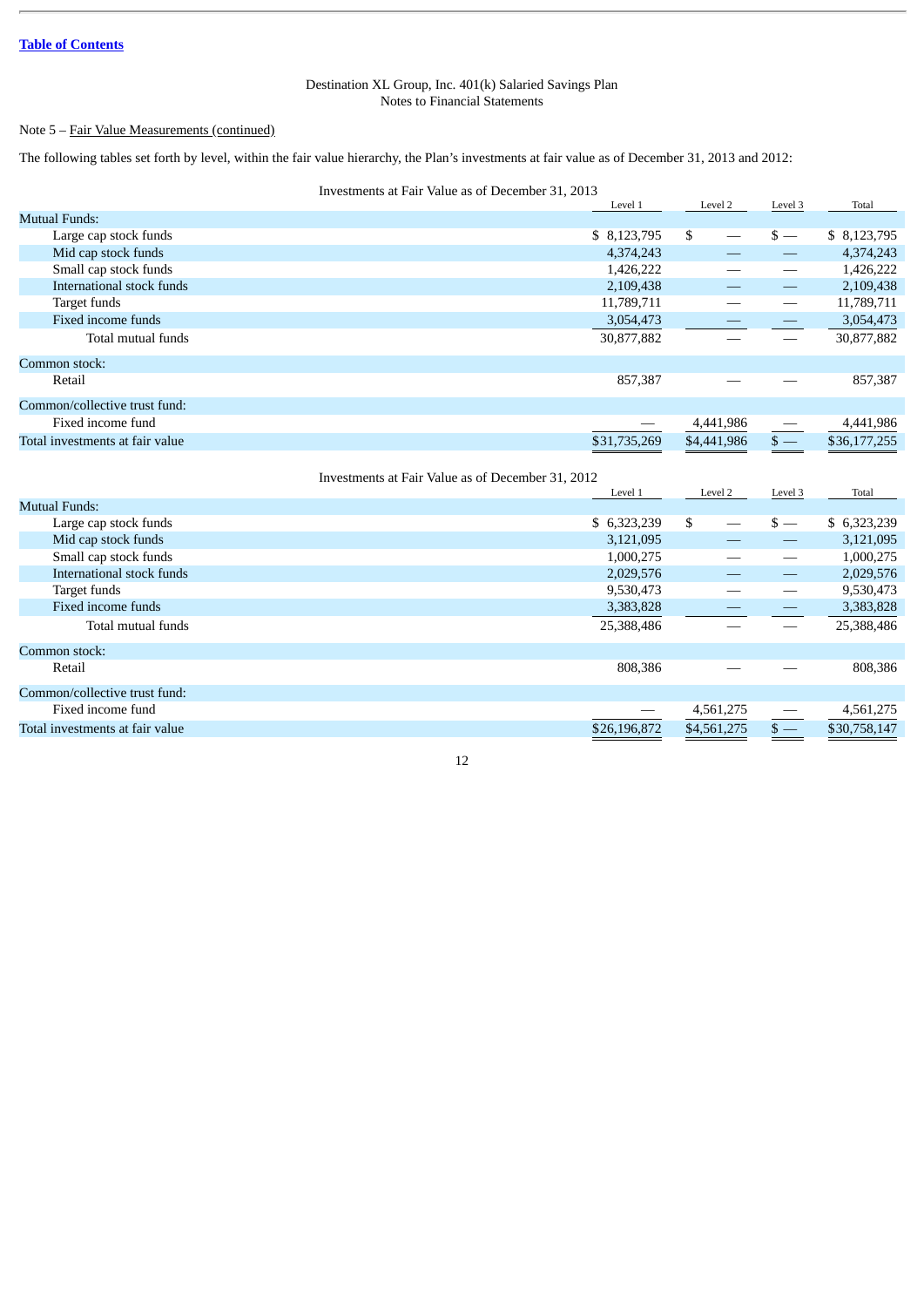#### Note 6 – Common/Collective Trust Fund

The Fidelity Advisor Stable Value Fund is a common/collective trust fund that is considered to be a stable value fund with underlying investments in investment contracts and is valued at fair value and then adjusted by the issuer to contract value. The net asset value of the stable value fund is the fair market value of its underlying investments and contract value is principal plus accrued interest. The Fidelity Advisor Stable Value Fund is a stable value fund that is an open-end commingled pool dedicated exclusively to the management of assets of defined contribution plans. The Fidelity Advisor Stable Value Fund's investment objective is to seek preservation of capital and a competitive level of income over time. To achieve its investment objective, the Fidelity Advisor Stable Value Fund invests in underlying assets (typically fixed income securities or bond funds and may include derivative instruments such as futures contracts and swap agreements) and enters into a "wrapper" contract issued by a third party. Participants may ordinarily direct the withdrawal or transfer of all or a portion of their investment at contract value. However, certain events limit the ability of the Plan to transact at contract with the issuer. Such events include the following: (1) amendment to the Plan document (including complete or partial termination or merger with another plan), (2) changes to the Plan's prohibition on competing investment options or deletion of equity wash provisions, (3) bankruptcy of the plan sponsor or other plan sponsor events (for example, divestitures or spin-offs of a subsidiary) that cause a significant withdrawal from the Plan, or (4) the failure of the trust to qualify for exemption from federal income taxes or any required prohibited transaction exemption under ERISA. The Plan Administrator does not believe that any events which would limit the Plan's ability to transact at contract value with Plan participants is probable of occurring. Contract value represents contributions made to the fund, plus earnings, less participant withdrawals.

The common/collective trust fund has certain restrictions on withdrawals and transfers as follows: withdrawals directed by the Company must be preceded by twelve months written notice to the Trustee, provided, however, that the Trustee may, in its discretion complete any plan-level withdrawals before the expiration of such twelve month period, withdrawals made in order to accommodate distribution to participants, whether in-service or following termination of employment, may be made on any business day; withdrawals made in order to accommodate a participant-directed exchange to another investment option may be made on any business day, provided that the exchange is not directed to a competing fund (money market funds or certain other types of fixed income funds). Transferred amounts must be held in a non-competing investment option for 90 days before subsequent transfers to a competing fund can occur.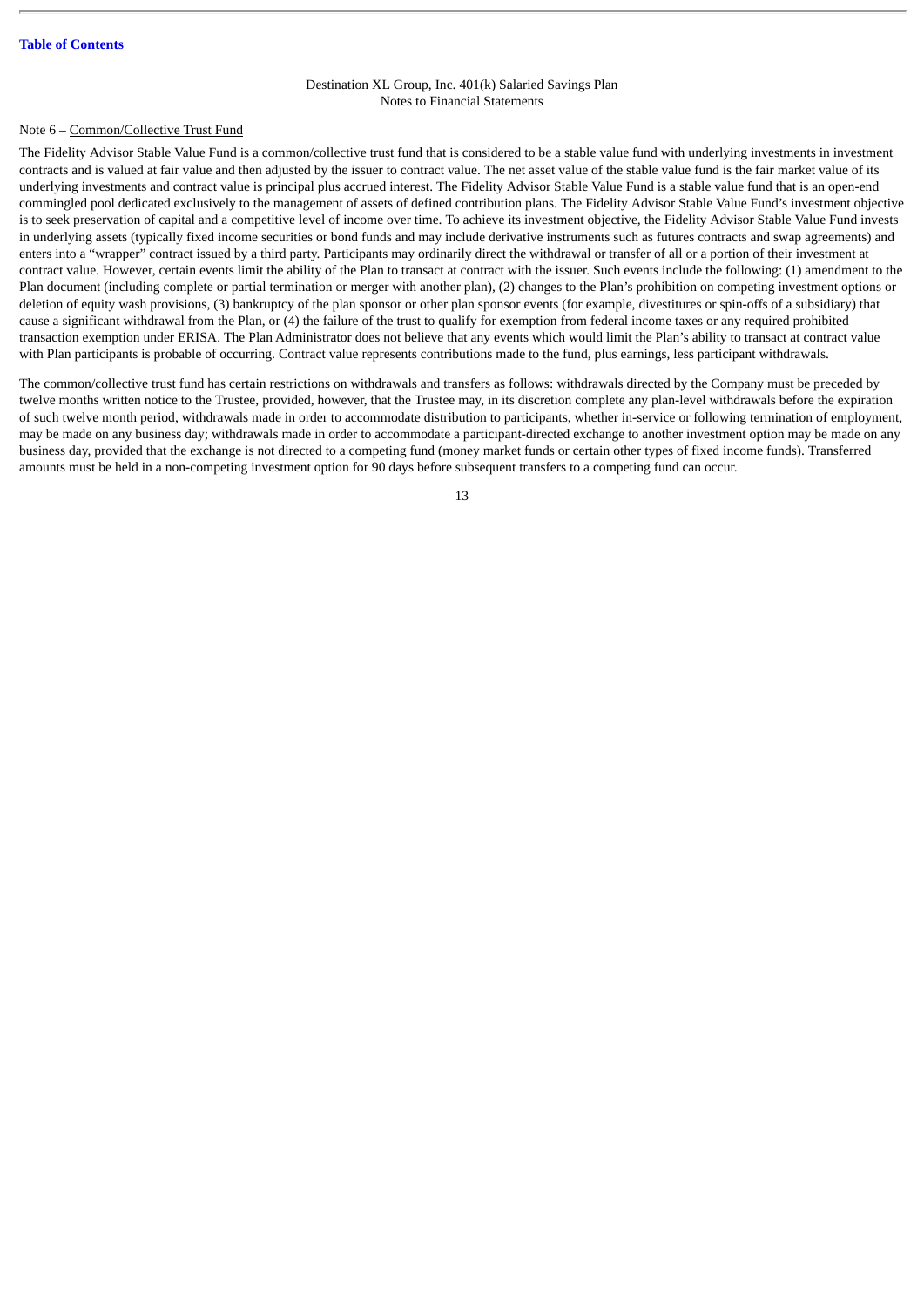#### Note 7 – Related Party and Party In Interest Transactions

The Plan owned 131,099 and 192,473 shares of Destination XL Group, Inc. valued at \$857,387 and \$808,386 at December 31, 2013 and 2012, respectively. Additionally, certain Plan investments are shares of mutual funds and units in the Fidelity Advisor Stable Value Fund managed by Fidelity Management Trust Company who is the Trustee as defined by the Plan, and therefore, these transactions qualify as party-in-interest transactions. Fees incurred by the Plan for the investment management services are included in net appreciation in fair value of the investments, as they are paid through revenue sharing, rather than a direct payment.

#### Note 8 – Risks and Uncertainties

The Plan invests in various investment securities. Investment securities are exposed to various risks such as interest rate, market and credit risks. Due to the level of risk associated with certain investment securities, it is at least reasonably possible that changes in the values of investment securities will occur in the near term and that such changes could materially affect participants' account balances and the amounts reported in the Statements of Net Assets Available for Benefits.

#### Note 9 – Income Tax Status

The underlying non-standardized prototype plan has received an opinion letter from the Internal Revenue Service ("IRS") dated March 31, 2008 stating that the form of the Plan is qualified under Section 401 of the Code and, therefore, the related trust tax-exempt. In accordance with Revenue Procedure 2002-6 and Announcement 2001-77, the Plan Sponsor has determined that it is eligible to and has chosen to rely on the current IRS prototype plan opinion letter. Once qualified, the Plan is required to operate in conformity with the Code to maintain its qualification. The Plan has been amended since receiving the opinion letter. However, the Plan Administrator believes the Plan is being operated in compliance with the applicable requirements of the Code and, therefore, believes that the Plan is qualified and the related trust is tax-exempt.

Accounting principles generally accepted in the United States of America require plan management to evaluate tax positions taken by the Plan and recognize a tax liability (or asset) if the Plan has taken an uncertain tax position that more likely than not would not be sustained upon examination by the taxing authorities. The Plan Administrator has analyzed the tax positions taken by the Plan, and has concluded that as of December 31, 2013, there are no uncertain positions taken or expected to be taken that would require recognition of a liability (or asset) or disclosure in the financial statements. The Plan is subject to routine audits by taxing jurisdiction.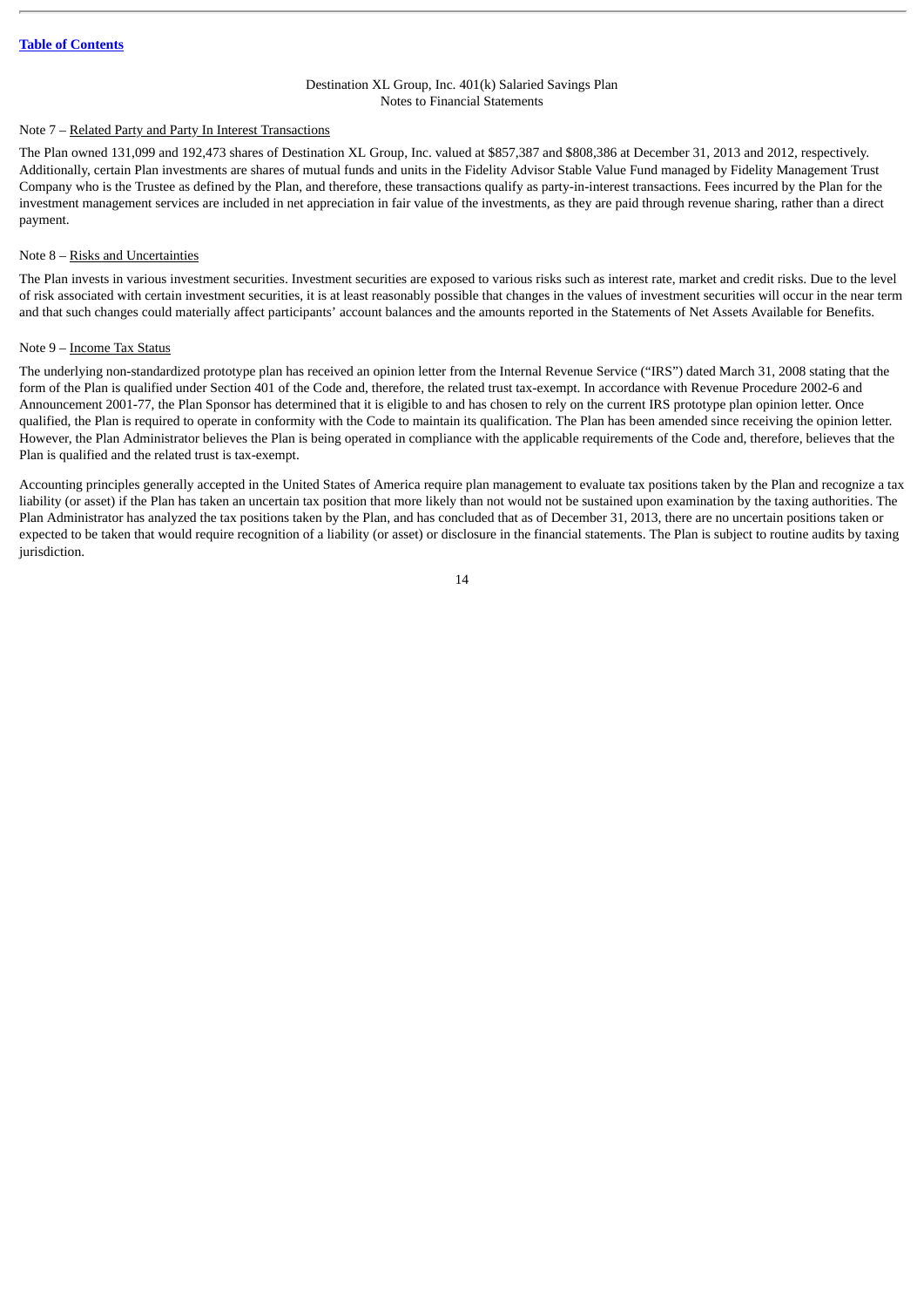#### Note 9 – Income Tax Status (continued)

There are currently no audits for any tax periods in progress. The Plan Administrator believes it is no longer subject to income tax examinations for years prior to 2010.

Note 10 – Reconciliation of Financial Statement to Form 5500

The following is a reconciliation of net assets available for benefits according to the financial statements to Form 5500 as of December 31, 2013 and 2012:

|                                                                                               | 2013         | 2012         |
|-----------------------------------------------------------------------------------------------|--------------|--------------|
| Net assets available for benefits per the financial statements                                | \$38,058,561 | \$32,411,227 |
| Adjustment from fair value to contract value for fully benefit-responsive investment contract | 84.549       | 152,763      |
| Net assets available for benefits per Form 5500                                               | \$38,143,110 | \$32,563,990 |

The following is a reconciliation of net appreciation in fair value of investments, dividend income, and interest income on notes receivable from participants for the year ended December 31, 2013 per the financial statements to Form 5500:

| Net appreciation in fair value of investments, dividend income, and interest income on notes receivable from participants per the financial |             |
|---------------------------------------------------------------------------------------------------------------------------------------------|-------------|
| statements                                                                                                                                  | \$5,751,737 |
| Add: Adjustment from fair value to contract value for fully benefit-responsive investment contracts in 2013                                 | 84.549      |
| Less: Adjustment from fair value to contract value for fully benefit-responsive investment contracts in 2012                                | (152,763)   |
| Net appreciation in fair value of investments, dividend income, and interest income on notes receivable from participants per Form 5500     | \$5,683,523 |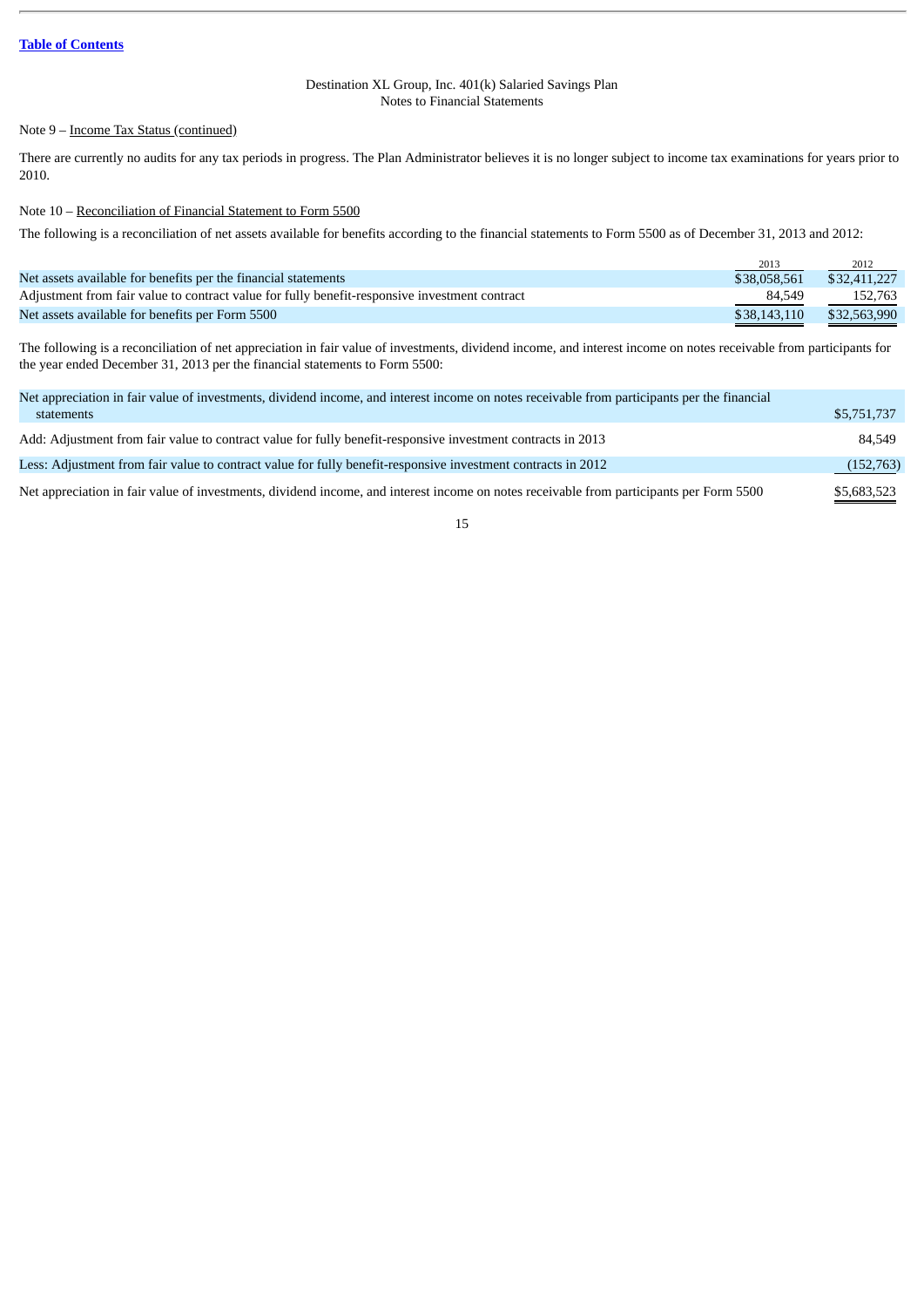# <span id="page-17-0"></span>**SUPPLEMENTAL SCHEDULE**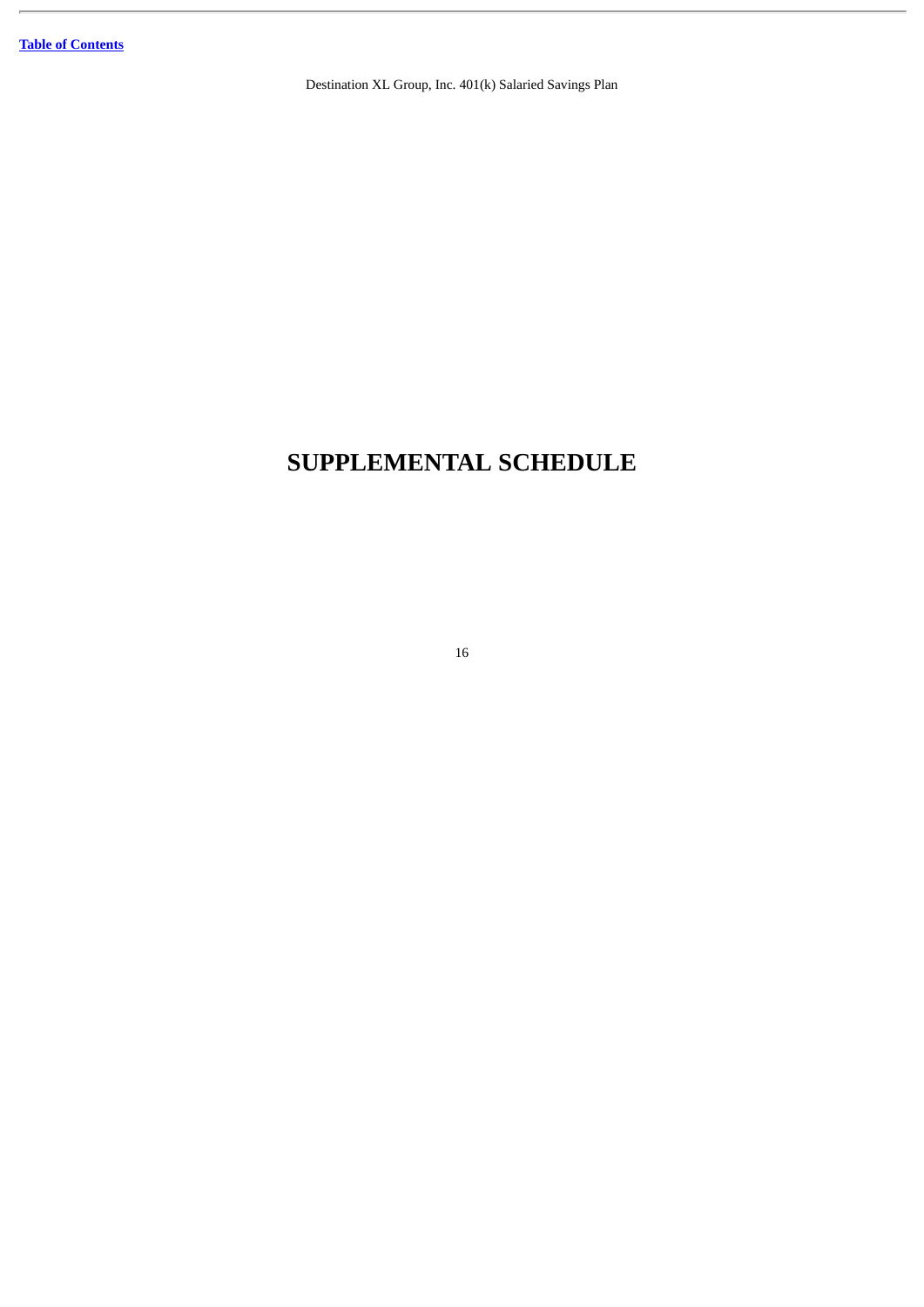## Destination XL Group, Inc. 401(k) Salaried Savings Plan EIN: 04-2623104/Plan Number: 004 Schedule H, Line 4i – Schedule of Assets (Held at End of Year)

<span id="page-18-0"></span>

|                                                     | <b>Description of investment including</b>     |                     |                      |
|-----------------------------------------------------|------------------------------------------------|---------------------|----------------------|
| <b>Identity of Issue, Borrower,</b>                 | maturity date, rate of interest, collateral,   |                     |                      |
| <b>Lessor, or Similar Party</b>                     | par, or maturity value                         | <b>Shares/Units</b> | <b>Current Value</b> |
| Commingled funds held through Fidelity Investments: |                                                |                     |                      |
|                                                     | *Fidelity Advisor Stable Value Fund (1)        | 4,357,437           | \$<br>4,441,986      |
| Mutual Funds held through Fidelity Investments:     |                                                |                     |                      |
|                                                     | Cash-interest bearing                          |                     | 1,258                |
|                                                     | *Fidelity Advisor Leveraged Company Stock      | 37,184              | 1,988,254            |
|                                                     | *Fidelity Advisor Freedom 2010                 | 19,738              | 251,460              |
|                                                     | *Fidelity Advisor Freedom 2020                 | 126,020             | 1,684,892            |
|                                                     | *Fidelity Advisor Freedom 2030                 | 92,273              | 1,289,978            |
|                                                     | *Fidelity Advisor Freedom 2040                 | 86,873              | 1,246,626            |
|                                                     | *Fidelity Advisor Freedom Income               | 9,366               | 103,771              |
|                                                     | *Fidelity Advisor New Insights                 | 130,872             | 3,444,545            |
|                                                     | *Fidelity Advisor Freedom 2005                 | 164,509             | 1,977,397            |
|                                                     | *Fidelity Advisor Freedom 2015                 | 42,480              | 539,495              |
|                                                     | *Fidelity Advisor Freedom 2025                 | 103,585             | 1,363,180            |
|                                                     | *Fidelity Advisor Freedom 2035                 | 155,936             | 2,087,984            |
|                                                     | *Fidelity Advisor Freedom 2045                 | 71,499              | 800,072              |
|                                                     | *Fidelity Advisor Freedom 2050                 | 34,314              | 381,228              |
|                                                     | *Fidelity Advisor Freedom 2055                 | 5,495               | 63,628               |
|                                                     | Templeton Global Bond Fund                     | 24,268              | 318,875              |
|                                                     | Columbia Acorn International                   | 33,958              | 1,583,480            |
|                                                     | Pioneer Equity Income                          | 31,305              | 1,068,435            |
|                                                     | Prudential Jennison Mid Cap Growth Fund        | 33,011              | 1,282,134            |
|                                                     | Allianz NFJ International Value                | 22,741              | 525,770              |
|                                                     | American Century Investment Mid Cap Value      | 70,175              | 1,103,855            |
|                                                     | <b>PIMCO</b> Total Return                      | 198,978             | 2,127,070            |
|                                                     | Pioneer Oak Ridge Small Cap Growth Fund        | 17,330              | 682,628              |
|                                                     | JP Morgan High Yield Fund                      | 39,212              | 317,301              |
|                                                     | JP Morgan Equity Index                         | 91,297              | 3,610,815            |
|                                                     | JP Morgan Emerging Economy                     | 14                  | 188                  |
|                                                     | Perkins Small Cap Value Fund                   | 29,058              | 743,594              |
|                                                     | <b>Blackrock Inflation Protected Bond Fund</b> | 27,278              | 289,966              |
| Common Stock held through Fidelity Investments:     |                                                |                     |                      |
|                                                     | * Destination XL Group, Inc.                   | 131,099             | 857,387              |
|                                                     |                                                |                     | 36,177,255           |
| * Notes receivable from participants: 4.75%-6.00%   |                                                |                     | 794,878              |
|                                                     |                                                |                     | 36,972,133<br>\$     |
|                                                     |                                                |                     |                      |

\* Indicates party-in-interest to the Plan.

(1)Includes \$48,608 of non participant-directed, unallocated forfeitures for which historical cost approximates current value.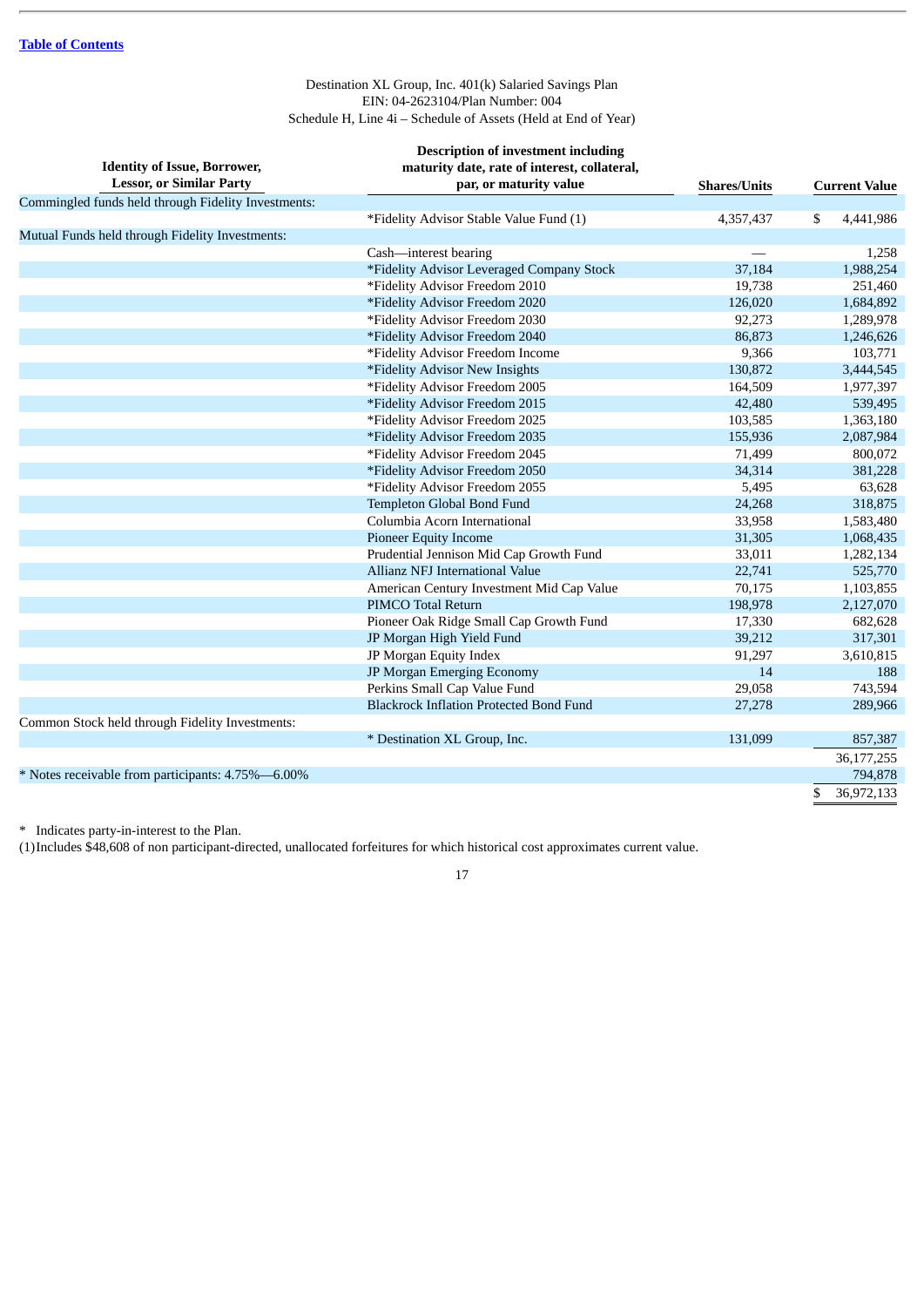## Signatures

*The Plan.* Pursuant to the requirements of the Securities Exchange Act of 1934, the trustees (or other persons who administer the employee benefit plan) have duly caused this annual report to be signed on its behalf by the undersigned hereunto duly authorized.

Destination XL Group, Inc. 401(k) Salaried Savings plan

By: /s/ Peter H. Stratton, Jr.

Peter H, Stratton, Jr., Senior Vice President and Chief Financial Officer of Destination XL Group, Inc., the Plan Administrator

June 30, 2014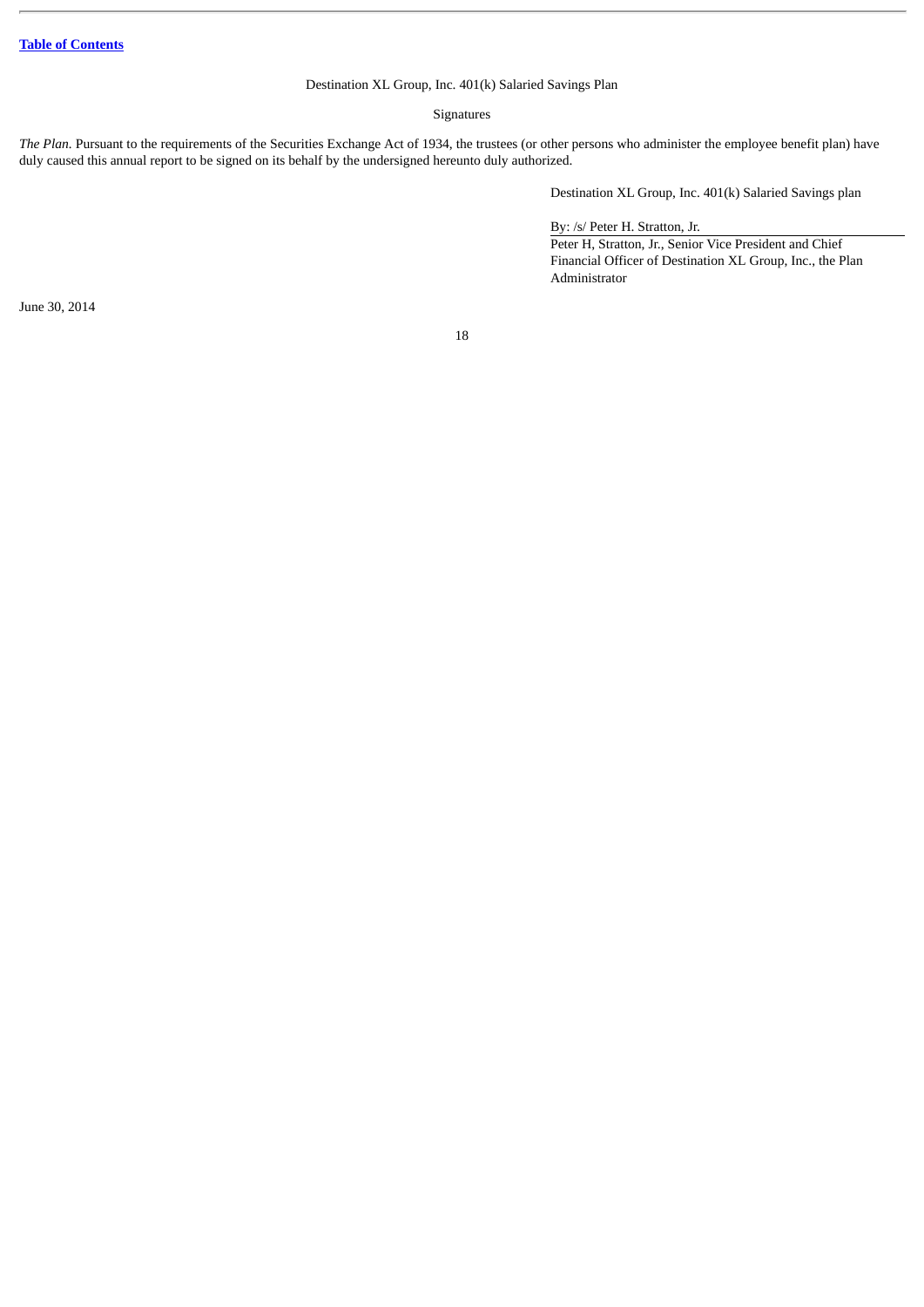## **Index to Exhibits**

23.1 Consent of Independent Registered Public Accounting Firm